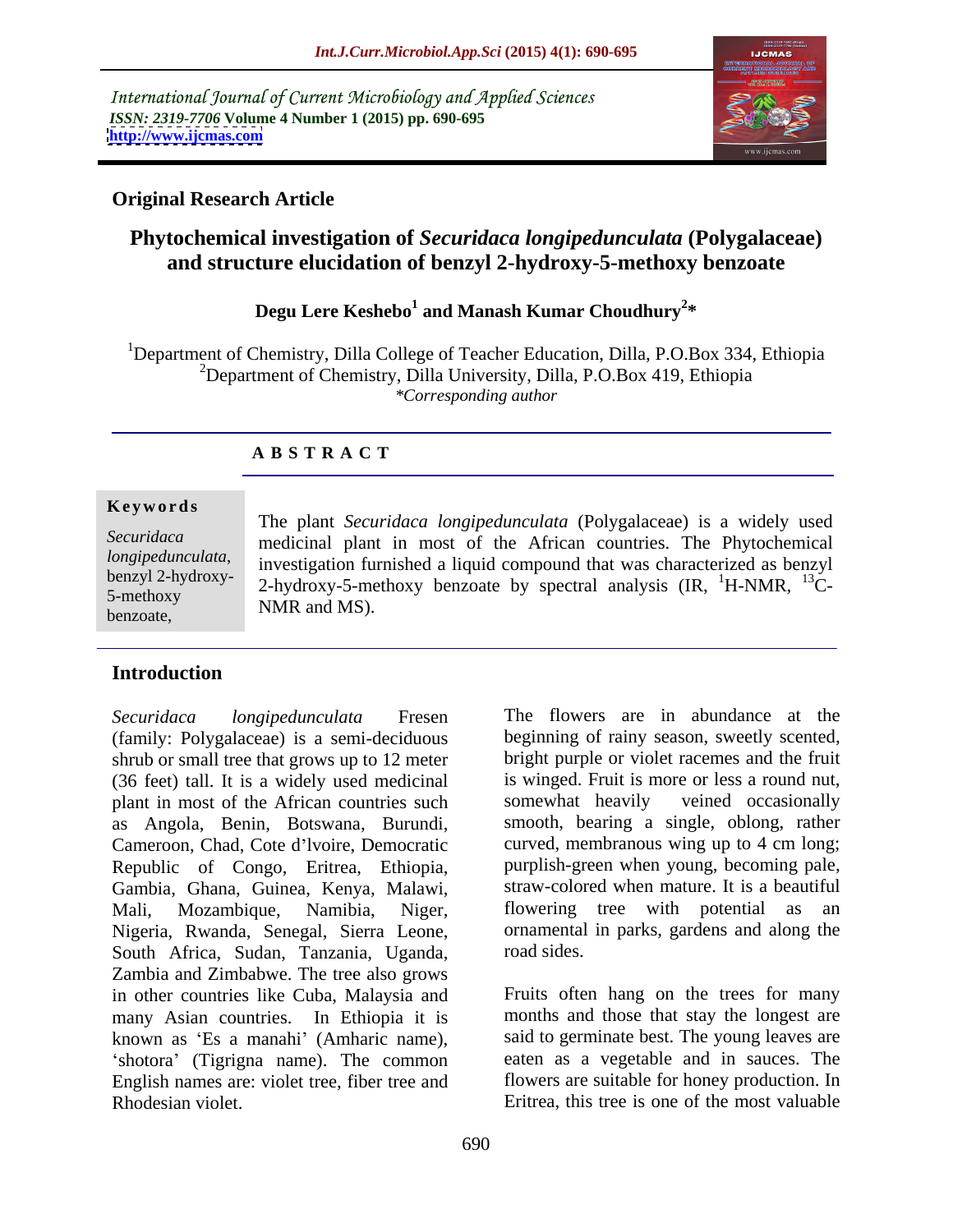low land honey sources. The timber is and Dobkin de Rios, 1989). They also yield oil and used for some purposes. Bark, presence of saponins, the bark, root bark and

In Northern Nigeria, it is called "Uwar also been investigated (Akinniyi *et al.*, 1996; Magunguna" in Hausa language, literally Msonthi, 1986). The anti-inflammatory translated "the mother of all drugs", a tribute to its very numerous medicinal uses (Dapar *et al.,* 2007). In Tanzania, the plant is known Iringa and Masukemengi" and Zigua people bark of the plant Securidaca the dried bark is used to treat bacterial

and as a purgative (Chhabra *et al.,* 1991; Hedberg, 1983) to treat tuberculosis (Akah and Nwambie,1994; Asres *et al.,* 2001) 1997). methoxyl group at C-5 without any doubt.

In many parts of Africa, the plant is employed in traditional medicine principally was run in CCl<sub>4</sub> using 60 MHz instrument for its psychotropic properties; the aqueous having TMS as an internal standard. In our extract of the root is used as analysis, the spectrum was run in  $CDCl<sub>3</sub>$ psychopharmacological agents (Winkleman having TMS using 400 MHz instrument. All

resistant to termites and decays and used for reported the presence of ergot alkaloid in the poles and hut construction. The flowers extract. The plant has been employed for roots and seeds are used in arrow poison and diseases and as anti-helmintic or purgative root as a snake repellent. Roots are 100% agents (Neuwinger, 1996). The use of the effective as a molluscicide. Due to the plant against snakebites, fish poisoning and crushed seeds give a soapy solution in water (Odebiyi, 1978; Neuwinger, 1996; Burkill, and are used as soap for washing clothes. 1997; Oladije *et al.,* 1998). Its use in various rheumatic and inflammatory in different diseases have been documented bacterial and malarial chemotherapy has activity of the methanol extract of this plant was reported (Okoli *et al.,* 2005).

as 'Mlyangabako' among the Hehe people in In course of our investigation on the root of Tanga. In Iringa, it is used for the *longipedunculata*, an African medicinal management of some manifestation of non-plant we isolated a liquid compound whose insulin dependent diabetes. A decoction of structure has been fully characterized as infection and inflammation (Arnold and (Figure 1) on the basis of spectral analysis. Gulumian, 1984; De Tommasi *et al.,* 1993) This compound was previously reported by insanity and epilepsy (Mathias, 1982). some other workers (Kodpinid *et al.,* 1984) The leaves are used for treating wounds, *Uvara purpurea* collected from Kroab sores, cough, venereal diseases, snake bite Island, Patalung province, Thailand and the bark of the plant *Securidaca*  Benzyl 2-hydroxy-5-methoxy benzoate isolated from the root of another plant, structure of which was not properly characterized.

bilharzias (Kamwendo *et al.,* 1985), skin There was some ambiguity left behind diseases (Odebiyi, 1978), convulsion in regarding the location of the methoxyl children (Sofowora, 1980). The decoction of  $OCH_3$ ) group at C-5, its position was not the root is used to hasten (accelerate) labour adequately ascertained, more information (Kokwaro, 1976; Yu, 1982), to treat malaria were necessary to fix its position. Now, we (Chhabra *et al.,* 1991), rheumatism (Kloos, bring more additional information and 1978) gonorrhea, palpitations, pneumonia, rational arguments in the analysis of  ${}^{1}H$ syphilis (Desta, 1993) and asthma (Akah, NMR spectrum that fixes the position of the

> In earlier experiment the  ${}^{1}$ H-NMR spectrum <sup>1</sup>H-NMR spectrum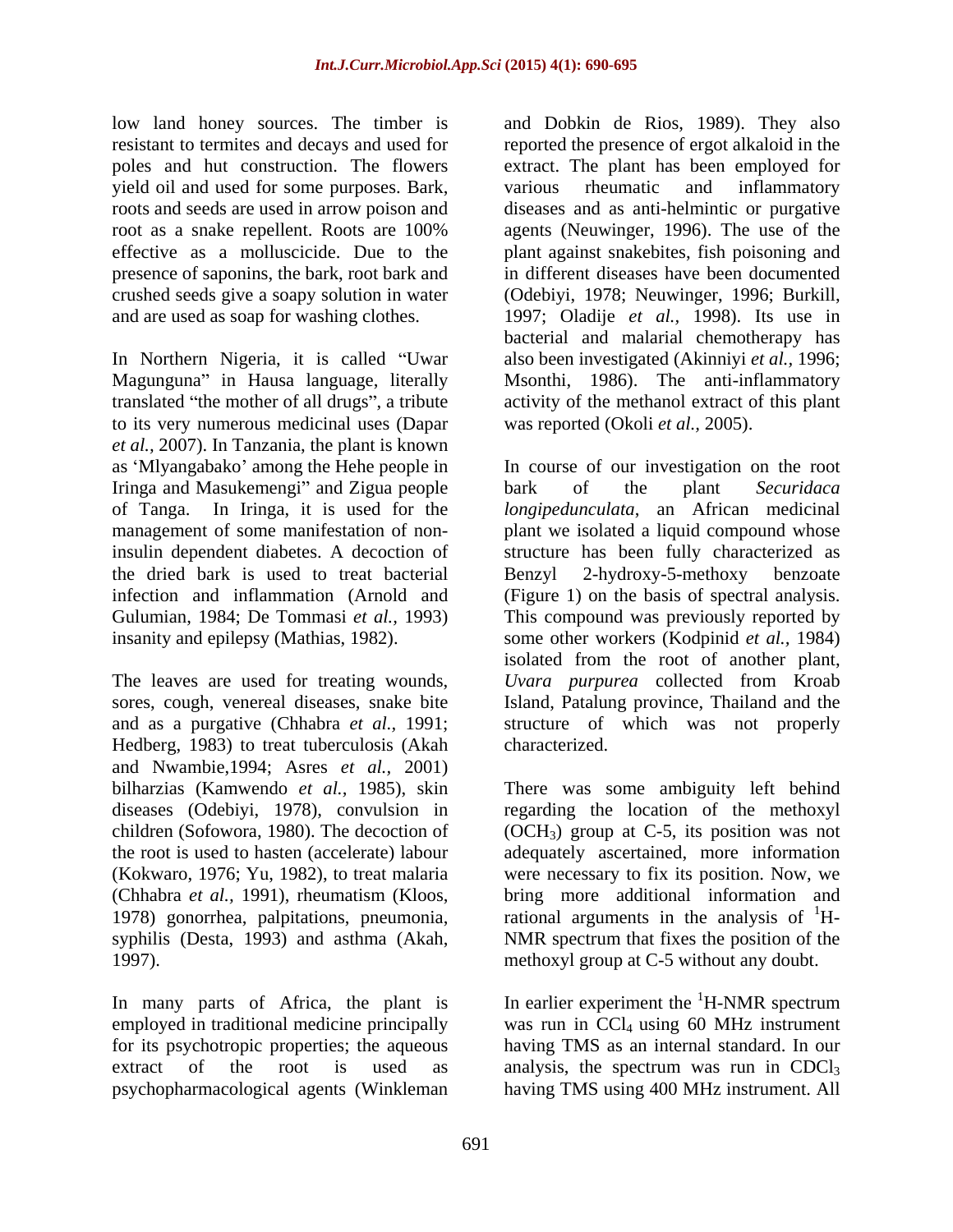spectrum gave a better resolution as regards locating the position of the  $OCH<sub>3</sub>$  group at C-5.

The signal at 6.45 (1H, d, 8.5 Hz) was due to **bark** H-3 proton and signal at 6.64 (1H, d, 8.5 Hz) was due to H-4 proton. The clear ortho coupling with  $J = 8.5$  Hz between H-3 and extracted (Soxhlet) with petroleum ether H-4 clearly locates the position of methoxyl group at C-5. The H-6 proton appeared as a singlet at  $\delta$  7.35. The meta coupling between H-4 and H-6 and para coupling between H-3 solvents. The dried material was again and H-6 were very weak and became invisible and as a result of which the H-6

proton. All these protons would have solvent systems furnished a liquid  $13^{\circ}$ C- NMR spectrum has been incorporated as additional information which was not silica gel on Al-foil, solvent: Petroleum included before in the previous work. The complete analysis of  ${}^{1}H$  and  ${}^{13}C\text{-}NMR$ spectra are summarized in Table 1.

### **Plant collection and separation of root bark from root**

The plant was collected from a place close to Ajora falls (SNNPR), Kambeta Tembaro Ethiopia. The falls is located at an altitude of 1447 meter (approximately 4340 feet) and 300 km away from the capital city Addis Ababa in Ethiopia. It was authenticated by University, Addis Ababa, Ethiopia (voucher

the values (chemical shifts) of the compound number MM148/2003). After collection, the shifted to lower field by about  $\delta$  0.20 and the stroot was thoroughly washed with water to to splitting pattern of the aromatic protons separated from the root and finally air dried and that made the analysis simpler for under shade. The air dried bark was then remove any dust particles. The bark was ground with a metal grinder.

### **Phytochemical investigation of the root bark**

The powdered root bark (65g) was first  $(b.p.60-80^{\circ}C)$  for 6 hours. After extraction the plant material was taken out from the chamber and dried in air to remove all the extracted (Soxhlet) with acetone for 6 hours.

proton appeared as undisturbed and clean The solvent (acetone) of the extract in the singlet at  $\delta$  7.35. If the OCH<sub>3</sub> group was present at C-6, the material (acetone extract) was subjected to ortho coupling between H-3 and H-4 would column chromatography over a column of not become so clear and perturbed by H-5 silica gel (25 g) and elution with different appeared as multiplets. Furthermore, the compound (42 mg, 0.065% yield). It showed <sup>13</sup>C-NMR compound furnished the following spectral liquid mass (1.17 g, 1.8% yields). This solvent systems furnished a liquid a single spot on TLC ( $R_f = 0.5$ , precoated silica gel on Al-foil, solvent: Petroleum ether: Acetone  $= 4:1$ , Iodine vapor). The analysis.

**Experimental IR** (**KBr,** cm<sup>-1</sup>): 1732 (ester), 1652 ( $\alpha\beta$ ester), 1583 (aromatic), 1462, 1257 and 1234, 1030 (OCH<sub>3</sub>).

Zone, Hadero Tunto Zuria Woreda,  $6.45$  (1H, H-3, d, J = 8.5 Hz, ortho coupling the taxonomist, Dr. Melesse Maryo, Hz, ortho coupling with H-2'/ H-6' and H-National Herbarium, Addis Ababa <sup>4'</sup>), 7.51 (1H, H-2'/ H-6', d, J=8 Hz, ortho **<sup>1</sup>H-NMR (400 MHz, CDCl<sub>3</sub>,TMS,**  $\delta$ **):** 3.90  $(3H, s, OCH_3)$ , 5.45  $(2H, s, -O-CH_2-Ph)$ , with H-4),  $6.64$  (1H, H-4, d, J = 8.5 Hz, ortho coupling with H-3),  $7.35$  (1H, s, H-6), 7.37 (1H, H-4', d,  $J = 8$  Hz, ortho coupling with H-3 $\frac{\text{N}}{\text{H}}$  H-5 $\frac{\text{N}}{\text{N}}$ , 7.43 (1H, H-3 $\frac{\text{N}}{\text{H}}$  H-5 $\frac{\text{N}}{\text{N}}$ , t, J=8 coupling with  $H-3''$   $H-5'$ ), 11.50 (1H,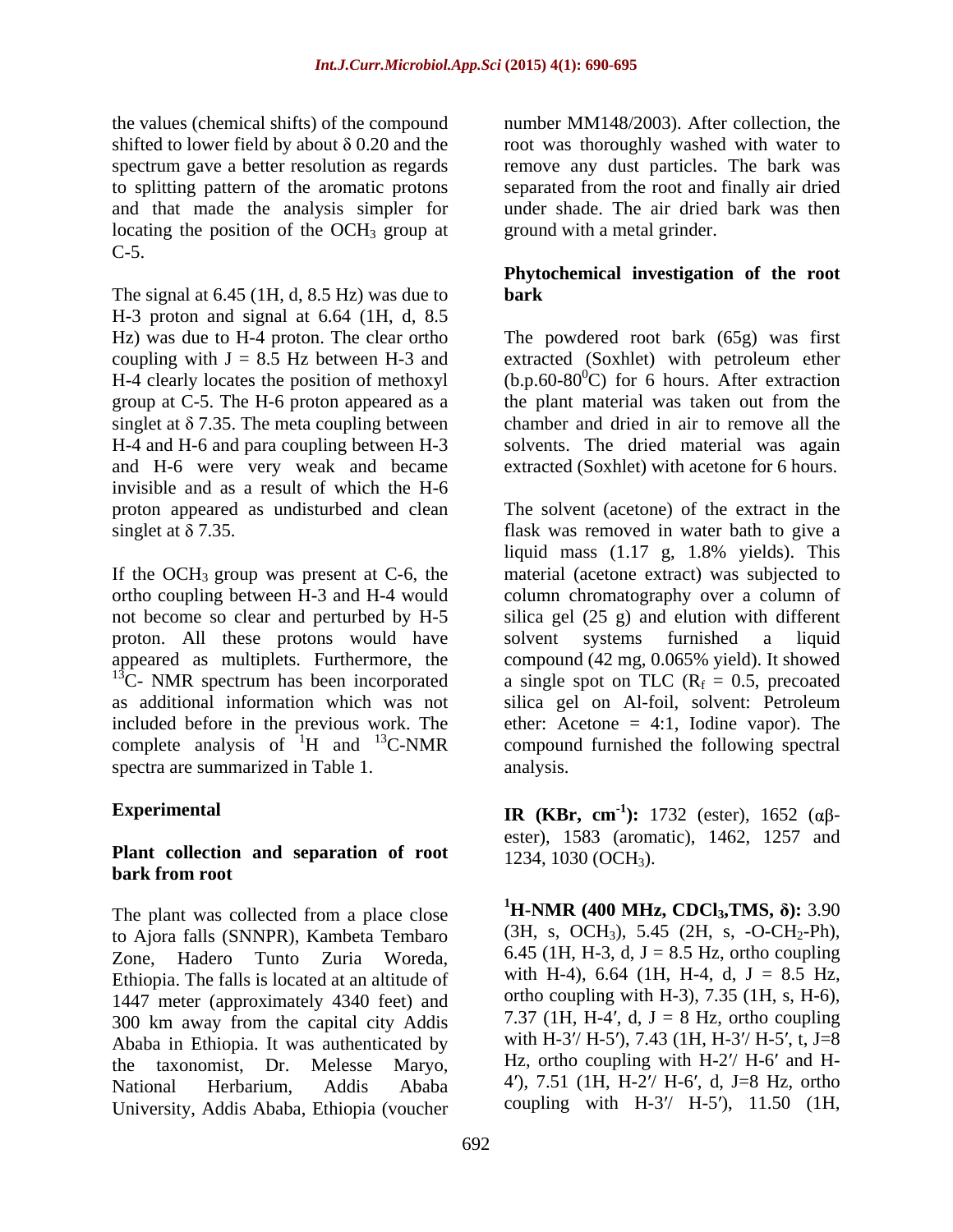<sup>13</sup>C-NMR(CDCl<sub>3</sub>,  $\delta$ ): 56.15 (OCH<sub>3</sub>), 66.87 **Result and Discussion**  $(CH<sub>2</sub>), 102.38$  (CH, C-3), 103.21 (QC, C-1'), 110.06 (CH, C-4), 127.50 (CH, C-6), 128.07 (CH, C-4'), 128.54 (CH, C-3'/C-5'), 135.28 (CH, C-2'/C-6'), 135.79 (QC, C-5), 161.11

**DEPT spectrum** showed the presence of molecular formula  $C_{15}H_{14}O_4$ .

**MS:** 281.29 (M + Na)<sup>+</sup> for  $C_{15}H_{14}O_4$  (MW)

On the basis of the above spectral analysis the compound was characterized as Benzyl

phenolic OH, D<sub>2</sub>O exchangeable). 2-hydroxy-5-methoxy benzoate (Figure 1).

### **Result and Discussion**

(QC, C-2), 163.65 (QC, C-1), 170.94 (CO, but the structure was not well characterized. ester). Now, we bring more additional information 1methoxyl (OCH<sub>3</sub>), 1CH<sub>2</sub>, 8CH, 5QC, methoxyl group at C-5 without any doubt. resulting total 15 carbon atoms with a Furthermore, the  $^{13}$ C- NMR spectrum has for  $C_{15}H_{14}O_4$  (MW previous work. This is the first report for 258). the isolation of benzyl 2-hydroxy-5-methoxy The isolation of benzyl 2-hydroxy-6 methoxy benzoate was earlier reported (Kodpinid *et al.,* 1984) from another plant and rational arguments in the analysis of  ${}^{1}H$ -NMR spectrum that fixes the position of the been incorporated as additional information which was not included before in the benzoate from *Securidaca longipedunculata* Fresen.

| <b>Present finding</b>      |                               |                                                 |                     | <b>Previous findings</b>    |                              |
|-----------------------------|-------------------------------|-------------------------------------------------|---------------------|-----------------------------|------------------------------|
| $\mathrm{^{1}H\text{-}NMR}$ | $\delta$ in CDCl <sub>3</sub> | $\vert$ <sup>13</sup> C-NMR $\vert$ $\delta$ in |                     | $\mathrm{^{1}H\text{-}NMR}$ | $\delta$ in CCl <sub>4</sub> |
|                             |                               |                                                 | $\overline{CDCl_3}$ |                             |                              |
| $H-1(QC)$                   | ---------                     | $C-1, QC$                                       | 163.65              | $H-1$ (QC)                  | .                            |
| $H-2(QC)$                   | ----------                    | $C-2$ , QC                                      | 161.11              | $H-2(QC)$                   | --------                     |
| $H-3$ (CH)                  | 6.45,1H,d,8.5 Hz              | $C-3,CH$                                        | 102.38              | $H-3$ (CH)                  | $6.66 - 7.40$ , 1H, m        |
| $H-4$ (CH)                  | 6.64,1H,d,8.5 Hz              | $C-4$ , CH                                      | 110.06              | $H-4$ (CH)                  | $6.66 - 7.40$ , 1H, m        |
| $H-5(QC)$                   | ---------                     | $C-5, QC$                                       | 135.79              | $H-5(QC)$                   | ---------                    |
| $H-6$ (CH)                  | 7.35,1H, s                    | $C-6$ , $CH$                                    | 127.50              | $H-6$ (CH)                  | $6.66 - 7.40$ , 1H, m        |
| OCH <sub>3</sub>            | 3.90, 3H, s                   | $\overline{OCH_3}$                              | 56.15               | $\vert$ OCH <sub>3</sub>    | 3.67, 3H, s                  |
| CH <sub>2</sub>             | 5.45, 2H, s                   | CH <sub>2</sub>                                 | 66.87               | CH <sub>2</sub>             | 5.26, 2H, s                  |
| OH                          | 11.50, 1H, s, $D_2O$          | ------                                          | ------              | <b>OH</b>                   | 10.18, 1H, s, $D_2O$         |
| --------                    | ---------                     | CO, QC                                          | 170.94              | --------                    | ----------                   |
| $H-1' (QC)$                 | --------                      | $C-1', QC$                                      | 103.21              | $H-1' (QC)$                 | --------                     |
| $H-2', 6' (CH)$             | 7.51, d, 8 Hz                 | $C-2', 6', CH$                                  | 135.28              | $H-2', 6' (CH)$             | 7.30, 2H, s                  |
|                             | $H-3', 5' (CH)$ 7.43, d, 8 Hz | $C-3', 5', CH$                                  | 128.54              | $H-3', 5' (CH)$             | 7.30, 2H, s                  |
| $H-4'$ (CH)                 | 7.37, d, 8 Hz                 | $C-4'$ , $CH$                                   | 128.07              | $H-4'$ (CH)                 | 7.30, 1H, s                  |

| Table.1 Analysis of 1H and 13C-NMR spectra of Benzyl 2-hydroxy-5 | y-5-methoxy benzoate |  |  |
|------------------------------------------------------------------|----------------------|--|--|
|                                                                  |                      |  |  |

Note: 13C-NMR was not reported in the previous literature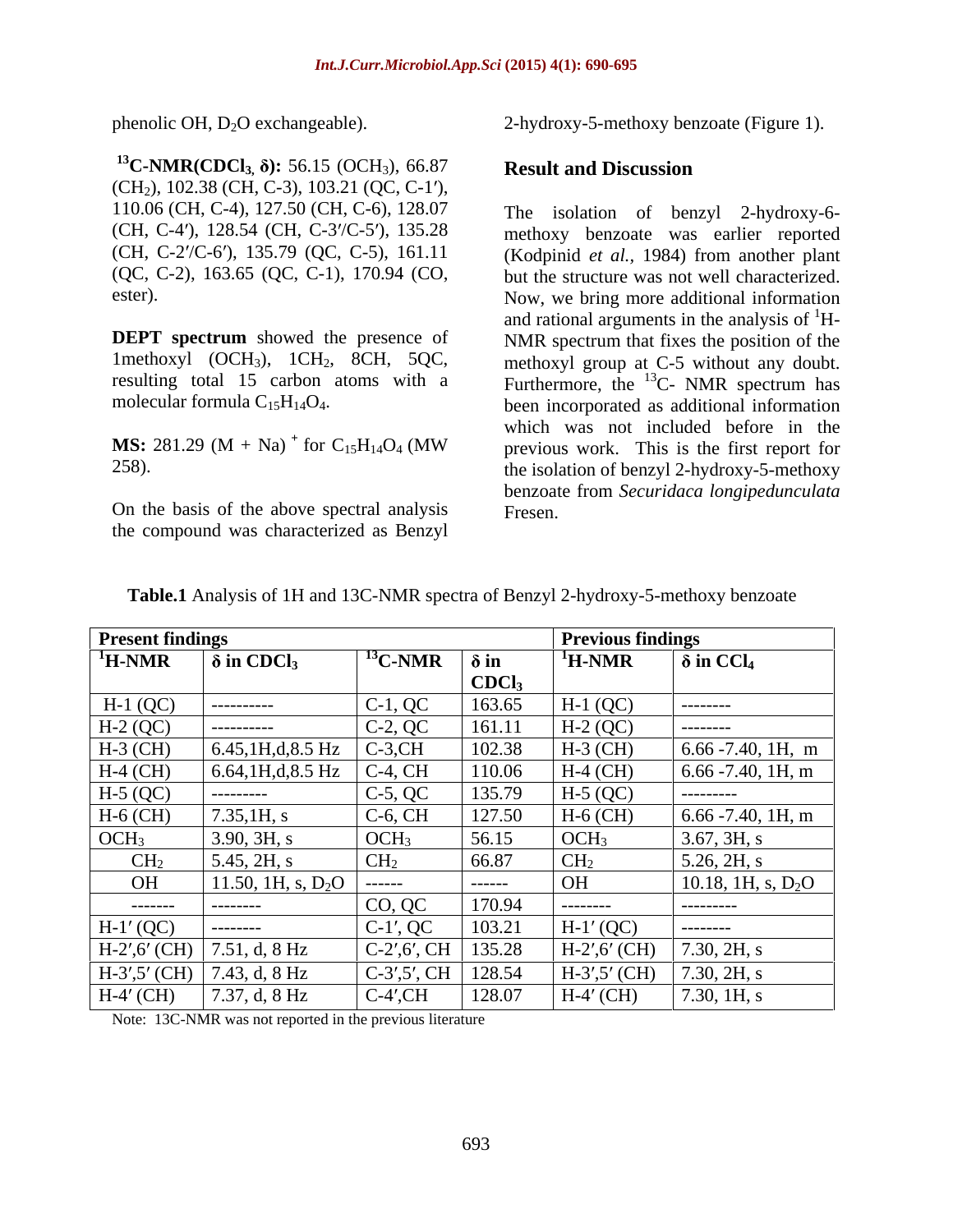

### **Figure.1** Benzyl 2-hydroxy-5-methoxy benzoate

- Wambebe, C.O. 1997. Evaluation of Sapindaceae).<br>Nigerian traditional medicine: 33: 143–157. Nigerian traditional medicine: 33:143–157. effects of Gakani, a herbal anti asthmatic drug. *J. Ethnopharmacol.,*
- Evaluation of Nigerian traditional medicines: Plants used for rheumatic rats.<br>
(inflammatory) disorders *I* 595. (inflammatory) disorders. *J.*
- and of Nigerian medicinal plants<br>
research and traditional medicine in *Natl. Prod.*, 56:134–137. research and traditional medicine in malaria: In: state of medicinal plants research in Nigeria. Pp. 35–49.
- Arnold, H.J., Gulumian, M. 1984. Pharmacopoeia of traditional *Ethnopharmacol.*, 39: 129–139.
- Asres, K., Bucar, F., Kartnig, T., Witvrouw, M., Pannecoupue, C., de Clercq, E. 2001. Antiviral activity against human immunodeficiency virus type 1 (HIV-1) and type 2 *Phytother. Res.*, 15: 62–69. The useful plants of traditionally<br>Il HMP 1997 The useful plants of shistosomiasis **References** E.N., 1991. Plants used in reditional medicine in External Transmitering (Passificneceae to Nambele, C.O. 1997. Feylatiation of Sayindeceae 1. *Ehropharmacod*, Nigerian traditional medicine 33: 142–1157.<br>
eff
- West Africa. Royal Botanic *Fitoterapia*, 56: 29–32.
- 

**References** E.N. 1991. Plants used in traditional Akah, P.A., Gamaniel, K.S., Samson, A., Angiosperms (Passifloraceae to Wambebe CO 1997 Evaluation of Sapindaceae). *J. Ethnopharmacol.*, medicine in Eastern Tanzania. V. Angiosperms (Passifloraceae to Sapindaceae). *J. Ethnopharmacol.*,<br>33: 143–157.

- 55: 87 92. 2007. The Histopathologic effects of Akah, P.A., Nwambie, A.I. 1994. *Securidaca longepedunculata* on Dapar, L.P.M., Aguiyi, C.J., Wannang, N.N., Gyang, S.S., Tanko, M.N. heart, liver, kidney and lungs of rats. *Afr. J. Biotechnol.*, 6(5): 591 595.
- *Ethnopharmacol.*, 42(1): 79–82. De Tommasi, N., Placente, S., De Simone, Akinniyi, J.A., Manawadu, D., F., Pizza, C. 1993. New sucrose<br>Sultanbawa M 1996 Ethnobotany derivatives From the bark of Sultanbawa, M. 1996. Ethnobotany between the bark of the bark of the bark of the state of the Securidaca *I* considered and of Nigerian medicinal plants F., Pizza, C. 1993. New sucrose derivatives From the bark of *Securidaca longipedunculata*. *J. Natl. Prod.*, 56: 134–137.
	- Desta, B. 1993. Ethiopian traditional herbal drugs. Part II: Antimicrobial activity of 63 medicinal plants. *J. Ethnopharmacol.*, 39: 129–139.
	- medicine in Venda. *J.* Hedberg, I., Hedberg, J.O., Madati, P.J., *Ethnopharmacol.*, 12: 35 74. Mshigeni, K.E., Mshiu, E.N., Samuelsson, G. 1983. Inventory of plants used in traditional medicine in Tanzania. Part III. Plants of the families Papilionaceae-Vitaceae. *J. Ethnopharmacol.*, 9: 237-260.
- (HIV-2) of ethno botanically Kamwendo, W.Y., Chiotha, S.S., Msonthi, selected Ethiopian medicinal plants.<br>  $J.D. 1985$ . Screening of plants used<br>  $m_{total}$  to control<br>  $m_{total}$  to control Burkill, HMP.1997. The useful plants of shistosomiasis in Malawi.<br>West Africa Royal Botanic Fitoterapia, 56: 29–32. J.D. 1985. Screening of plants used traditionally to control shistosomiasis in Malawi. *Fitoterapia*, 56: 29–32.
	- Gardens, Kew 4, Pp. 447–458. Kloos, H., Tekle, A., Yohannes, L.W., Yosef, A., Lemma, A. 1978.